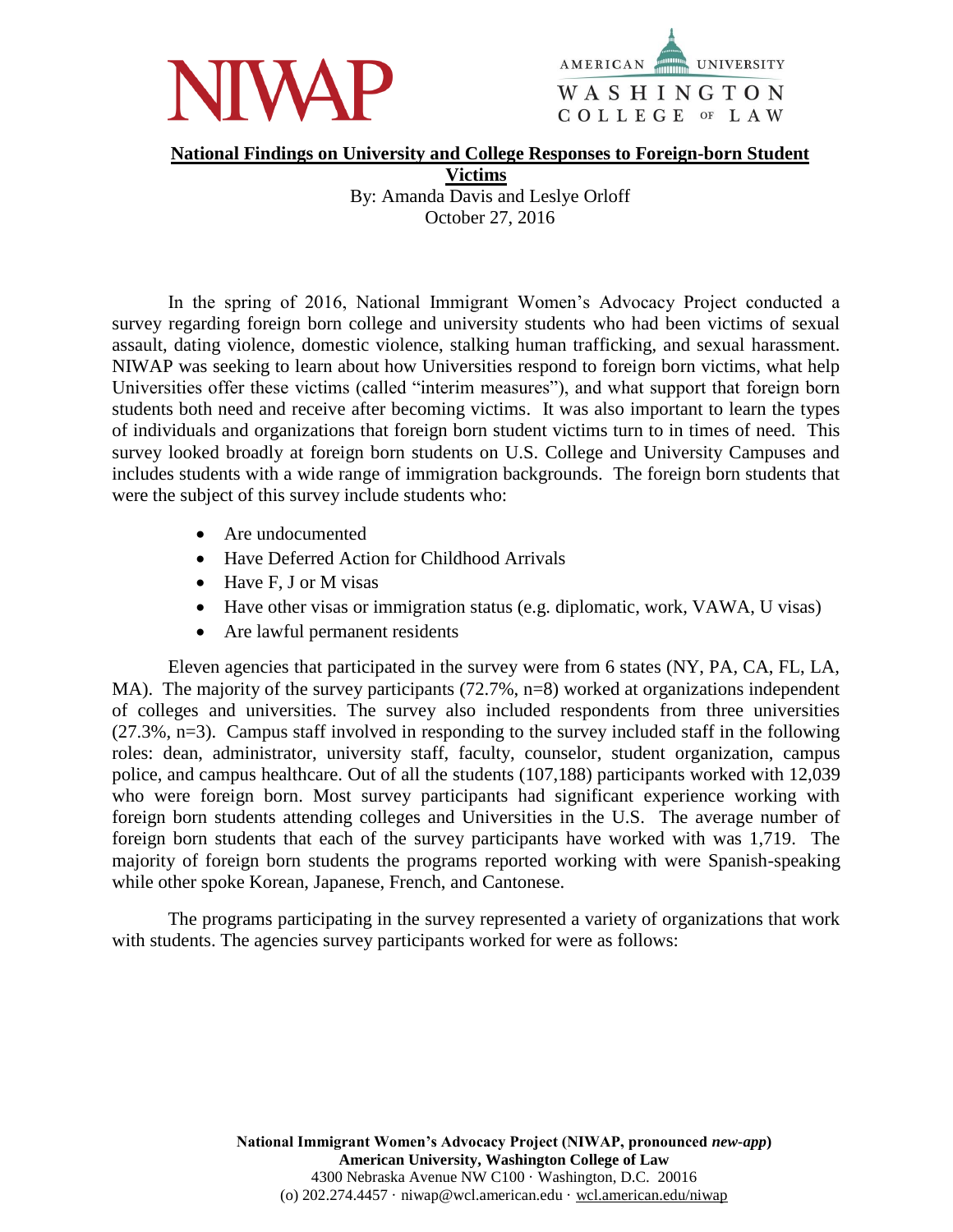

## **Figure 1**

Just over a quarter of survey participants (27.3%, n=3) work at a college/university. 36.4% (n=4) of participants work at legal service organizations or in the justice system. Victims services comprised of 27.3%  $(n=3)$  and advocacy organizations made up 9.1%  $(n=1)$  of survey participants.

## **Types of Criminal Activities Foreign Born Students Have Experienced**

Collectively survey participants worked with 198 foreign born student victims of dating violence, sexual assault, stalking, domestic violence, human trafficking and/or sexual harassment.

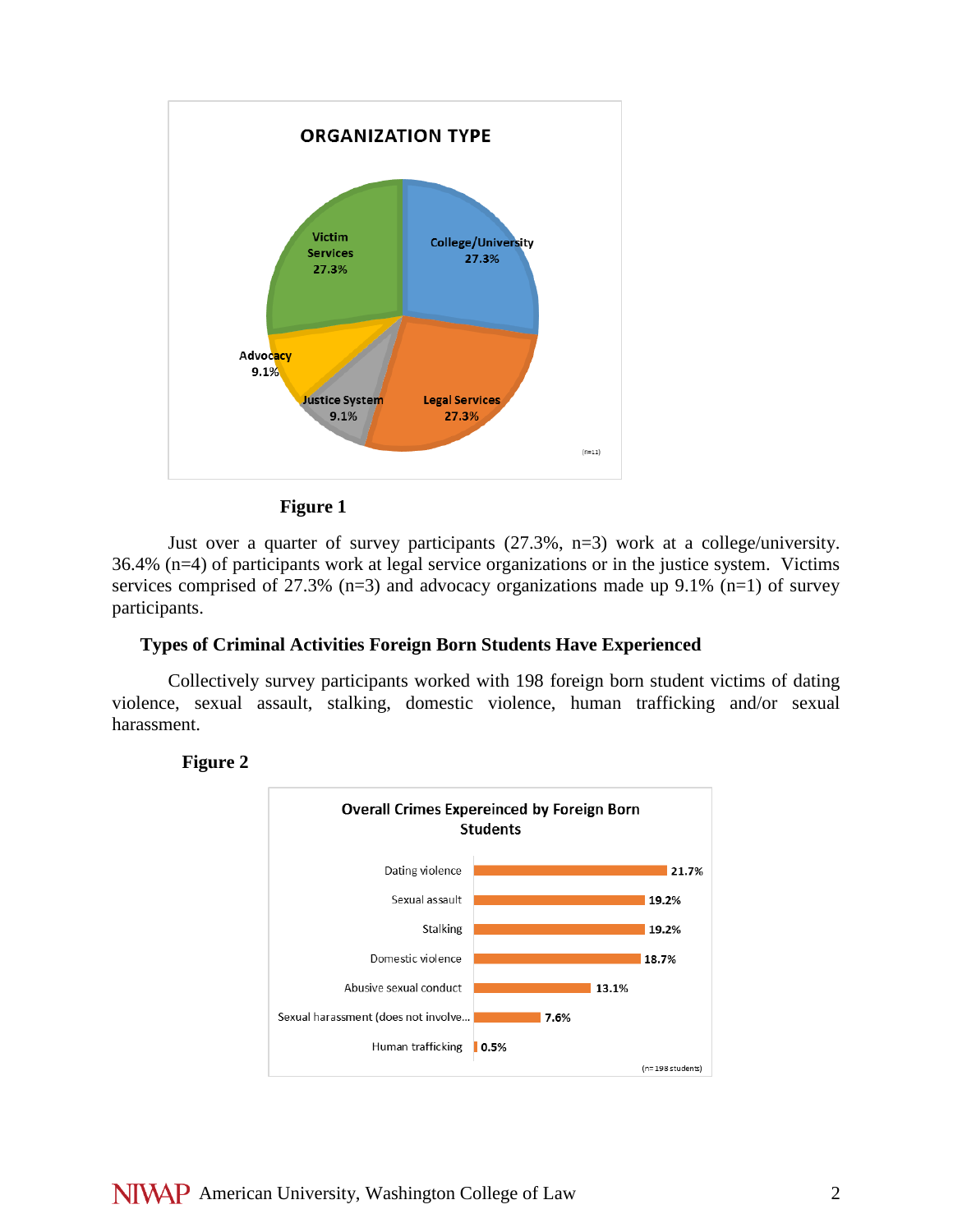The most prevalent crime experienced by foreign born students was dating violence (21.7%, n=43). Sexual assault and stalking were both the second most commonly experienced forms of victimization (19.2%, sexual assault n=38; stalking n=38). 18.7% (n=37) experience domestic violence and 13.1% (n=26) are victims of abusive sexual conduct. The survey found that one foreign born student  $(0.5\%, n=1)$  was a victim of human trafficking.

The survey also explored the extent to which students experienced abuse on campus, off campus and prior to arriving as students. The vast majority of foreign born students experienced victimization on campus as the following figures illustrate.











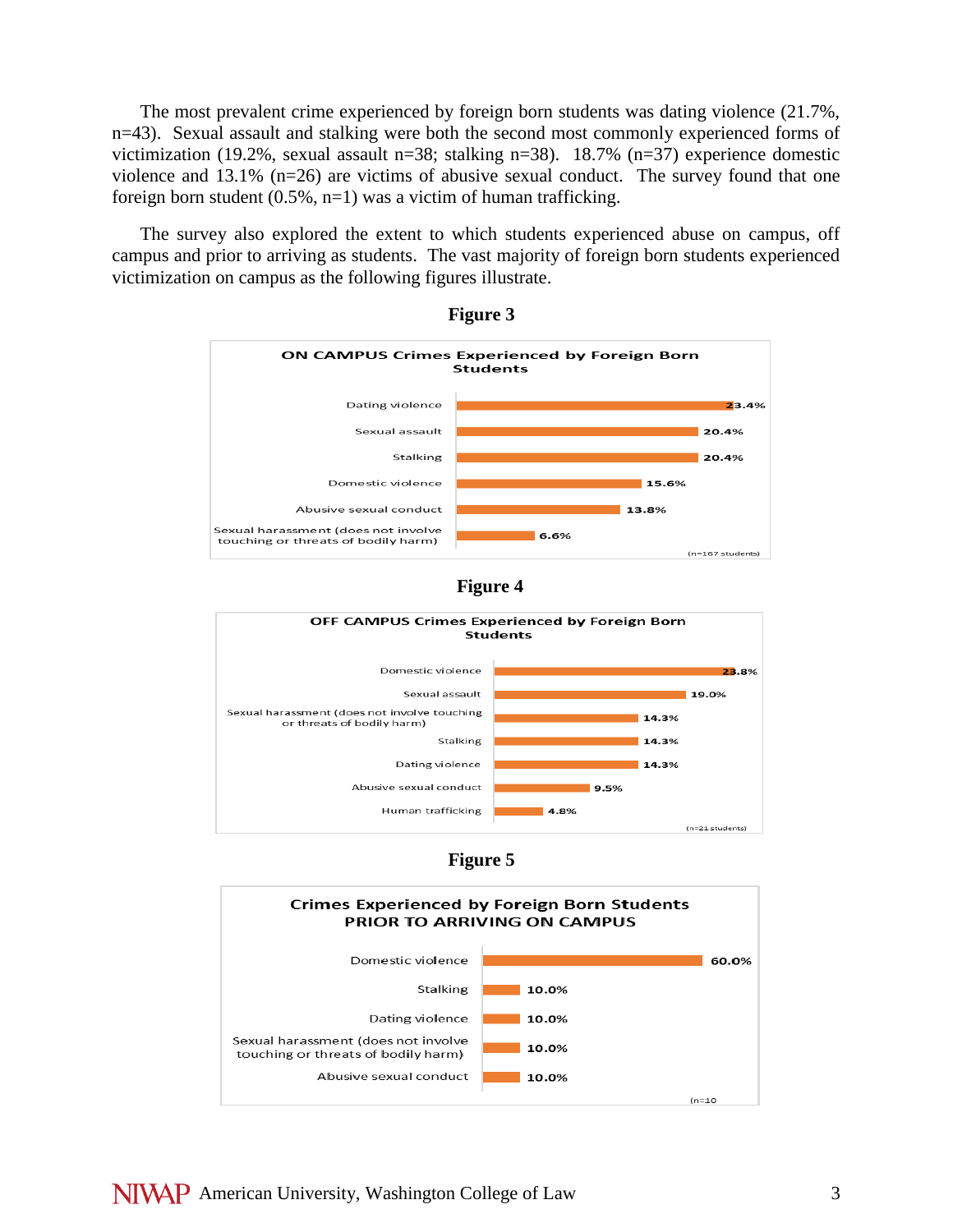Among foreign born students that experience violence on campus  $(n=167)$ , the most common crime experienced by foreign born students (23.4%, n=39) while on campus is dating violence. Both sexual assault and stalking are tied for the second most (20.4%, n=34) common in campus crime. Foreign born students are also victims of domestic violence (15.6%), and abusive sexual conduct (13.8%). Foreign born students also experienced sexual harassment (6.6%) while on a campus.

Of the foreign born students reported to have suffered off campus (n=22), domestic violence was the most common crime experienced by foreign born students (23.8%, n=5) off campus. This is also true for crimes experienced prior to arriving on campus. Sexual assault is the second most prevalent off campus crime (19.0%, n=4). Stalking, domestic violence, and abusive sexual conduct happen at similar rates (14.3%). Unlike on campus victims, a small amount of students (4.8%) experienced human trafficking while off campus.





Under half of all crimes experienced by foreign born students (48.4%, n=91) are reported to police. Unsurprisingly, crimes committed on campus are more likely to be reported to campus police whereas crime committed off campus is more likely to be reported to local police. Comparing on and off campus victimization the survey found that higher reporting rates (57.1%) for crimes committed off campus being reported to the police compared to 47.9% of crimes that are committed on campus.

#### **Reporting Agencies that Support Victims**

Most of the agencies participating in the survey (72.7%) are not the first agency to which the crime or sexual harassment is reported. This is not surprising given that the majority of survey participants do not work for a college/university or first responder agencies in the justice system. Additionally, approximately a third (36.4%, n=4) reported that cases of foreign born student victims were referred to their agency from another agency to which foreign born students turned for help.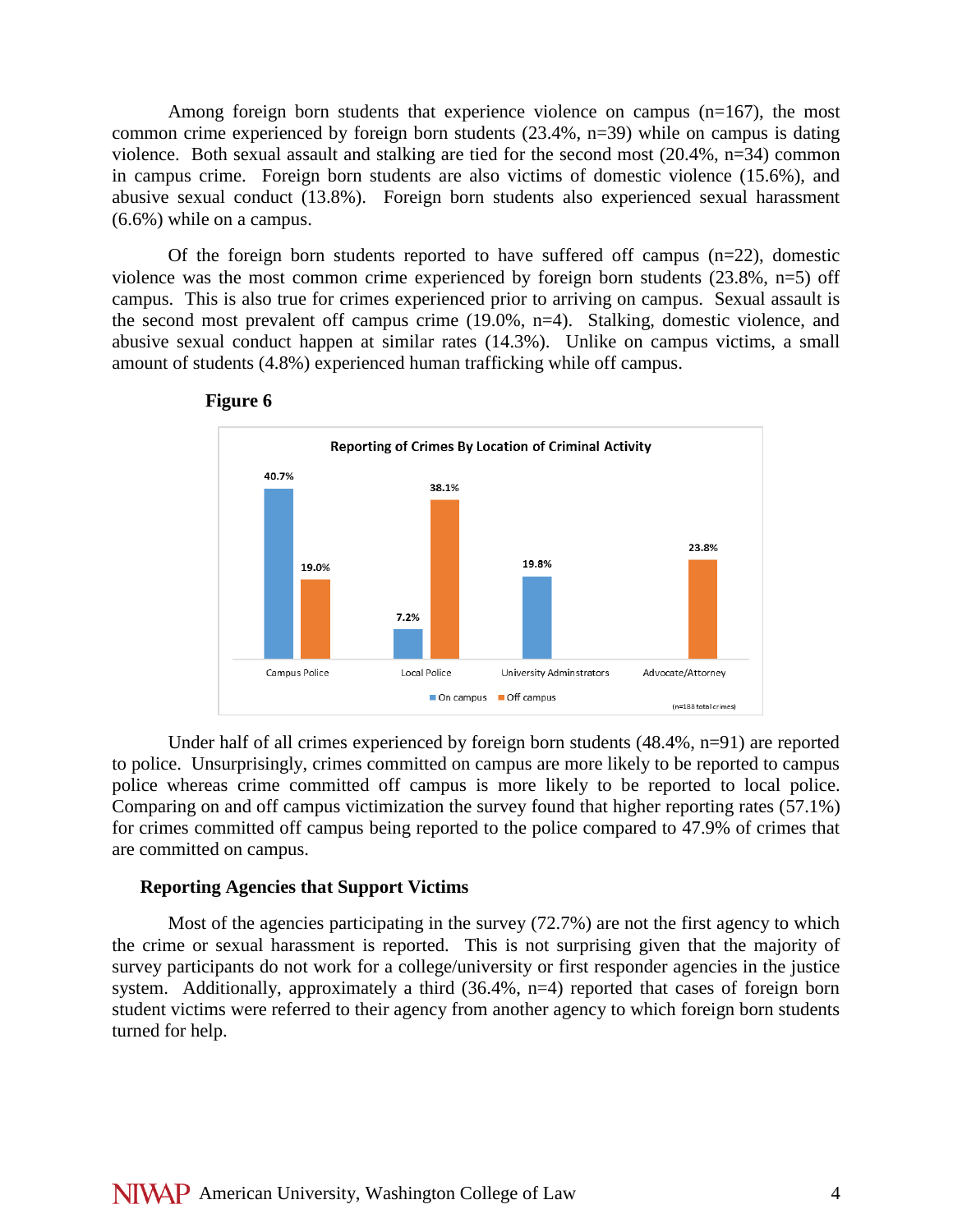





Almost three quarters (72.7%, n=8) of agencies reported that foreign born student victims were hesitant to report the criminal activities they suffered. There were a plethora of fears and concerns that fueled student victims' reticence. NIWAP wanted to better understand what their primary concerns were. Survey participants were asked to report which of the reasons listed in Figure 8 were given by the student victims they worked with as factors that contributed to foreign student victims' hesitation to report crime victimization and sexual harassment.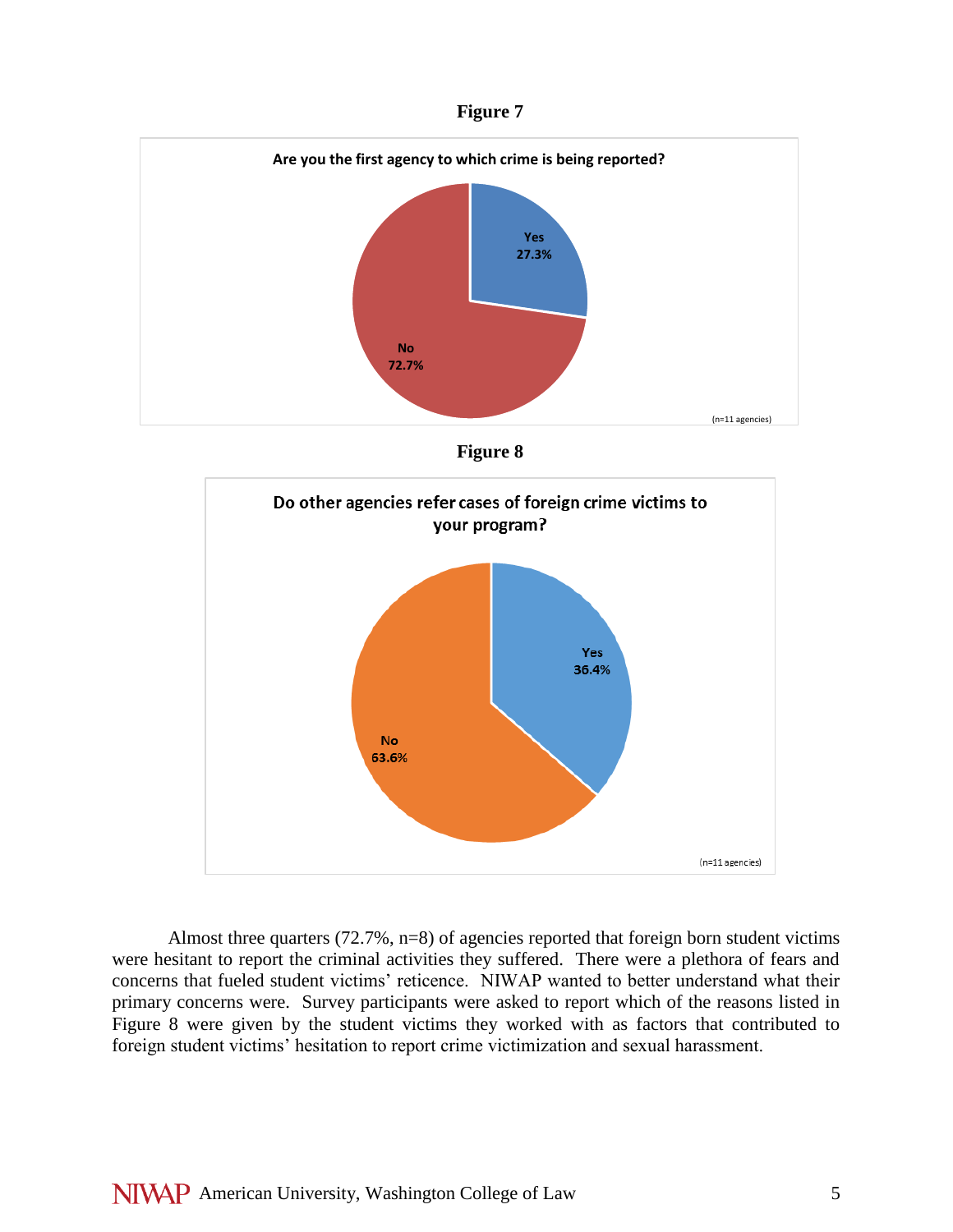| <b>Factors that fueled immigrant victims'</b>                  |       |
|----------------------------------------------------------------|-------|
|                                                                |       |
| reticence/fear/concern?                                        |       |
| Fear of retaliation from the perpetrator                       | 72.5% |
| Thought no one would believe them                              | 52.5% |
| Fear of being ostracized by other students                     | 45.0% |
| Fear about how university/college staff would respond          | 42.5% |
| Fear that they will be blamed for causing or contributing to   |       |
| what happened to them                                          | 42.5% |
| Fear of deportation                                            | 42.5% |
| Threats of deportation from their perpetrator                  | 42.5% |
| Concern about being ostracized by the cultural commnuity       | 40.0% |
| Did not know about their legal rights                          | 37.5% |
| Fear of having to report the crime to local police             | 37.5% |
| Fear of how they would be treated if they contacted police     | 37.5% |
| Fear the treatment they will receive from faculty members      | 32.5% |
| Thought there would be monetary costs to reporting or service  | 25.0% |
| Did not know that what happened to them was a crime            | 25.0% |
| Fear that they would be accused of having committed a crime    | 25.0% |
| Believed that it was their fault                               | 25.0% |
| The effect that it would have on their family if they learned  |       |
| about what happened to them                                    | 25.0% |
| Fear of campus police                                          | 24.0% |
| Fear related to not being able to continue their education     | 20.0% |
| Other                                                          | 20.0% |
| Fear that they would lose their grants, loans, or scholarships | 17.5% |
| Did not know what help was available                           | 15.0% |
| Thought they had waited too long to report                     | 12.5% |
| Did not feel they would be expected and could not              |       |
| communicate effectively about the abuse in English             | 12.5% |
| Concerned that they needed and would not be able to get a      |       |
| qualified interpreter in their language                        | 12.5% |
| Fear of losing their campus job                                | 12.5% |
| Concern about violating the terms of their student visa        | 12.5% |
| Concern about being able to graduate on time                   | 7.5%  |

**Figure 9**

Fear of retaliation from the perpetrator is the primary factor (72.5%) causing impediment to forign born student victims reporting of crime. For many 42.5% the retaliation included threats of deportation made by the perpertrator. If they reported abuse, 52.5% of foreign born student victims thought that no one would believe them and believed that they would be blamed for causing that victimization (42.5%).

The survey results found that foreign born student victims are fearful of discussing the abuse with law enforcement and campus faculty, staff and administrators. Fears of reporting to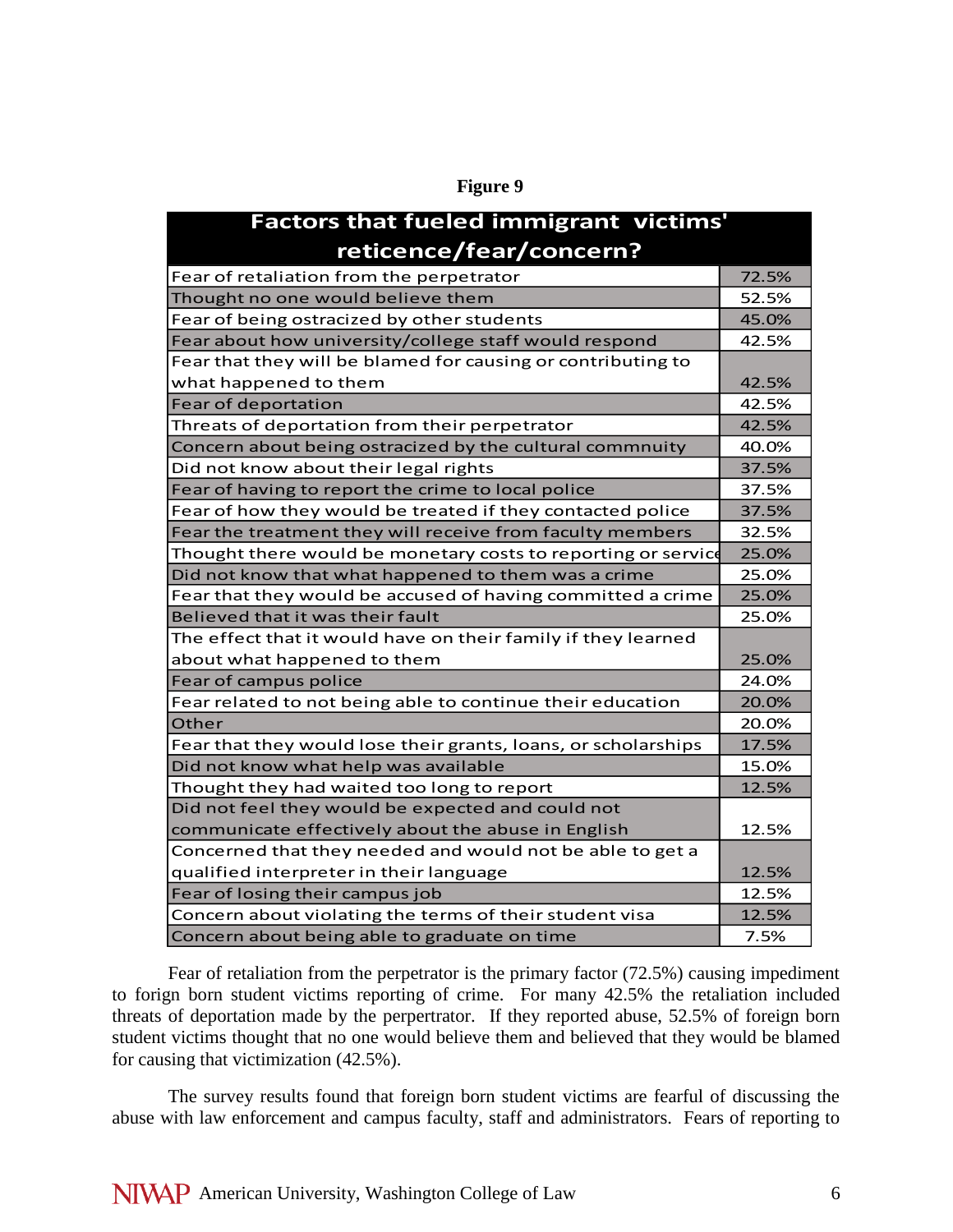police were reported at 37.5% for local police and 24% for campus police. Another 37.5% reported the fear of the treatment or response that they would receive by campus staff/faculty.

The survey also found the immigrant student victims concerns about how members of their family or social support systems might react if they learn about the victimization were significant. Fear of being ostracized by either other students (45%) or the victims cultural community (40%) played a significant role in deterring reporting. In a 25% of cases survey participants reported that victims are scared of the effect information about the crime victimization would have on their family if they learned about what happened to them.

The reticence to report was also fueled by lack of knowledge about crime victim's legal rights in the United States (37.5%). This included: concern they could not afford the monetary costs of justice system of social services help (25%); did not know that what they had experienced was a crime (25%); and believing that because of the victimization they would not be able to continue with their education (20%).

## **Actions Taken and Interim Measures Offered by Universities and Colleges in Response to Crimes and Sexual Harassment**

Universities and colleges are responsible for the safety of their students.<sup>1</sup> The responsibility of colleges and universities to offer assistance, support and provide help to victims on campus including in the form of interim measures. The obligation to offer these forms of help extends to all students who are victims of domestic violence, sexual assault, dating violence, stalking, or sexual harassment without regard to the victim's immigration status. This assistance is very important for students with particularly vulnerabilities including foreign born students. While there is much that Universities and colleges can do to deter gender based violence on campus,<sup>2</sup> it will not be possible to prevent all crimes. Providing services, support, assistance, and interim measures to student victims is extremely important to the student's recovery, health, well-being, and educational success and to holding perpetrators accountable for their crimes and sexual harassment.

As illustrated in Figure 10, the survey found that the steps colleges and universities take in cases of immigrant victims when they learn about dating violence, sexual assault, domestic violence, and stalking (gender based violence cases "GBV") are different than the steps taken in sexual harassment cases. Colleges and universities schools take legal action against the perpetrator in 36.4% of GBV cases but only 9.1% of sexual harassment cases. Assistance in reporting to law enforcement is also lower in sexual harassment cases (32.8% GBV vs. 22.8% sexual harassment).

This survey found that when a foreign born student reports a crime victimization to their university or college only 18.2% of the time are the victims provided with legal rights information or information about reporting to Cleary Act coordinators. Foreign born gender based violence victims also received more of other forms of assistance than sexual harassment survivors including: provision of legal rights information (31.9% vs 22.8%); other appropriate assistance (30.3% vs 18.2%); and asking the victim if they need help contacting someone (27.3%

 $\overline{a}$ 

<sup>&</sup>lt;sup>1</sup> Title IX, United States Education Amendments of 1972, Public Law No. 92-318, 86 Stat. 235 (June 23, 1972), codified at 20 U.S.C. §§ 1681–1688; *see also* 20 U.S.C. § 1092.

<sup>&</sup>lt;sup>2</sup> Cite some of the campus prevention programs see CALCASA's program and the website students have done at Cal State San Luis Obispo I will give it to you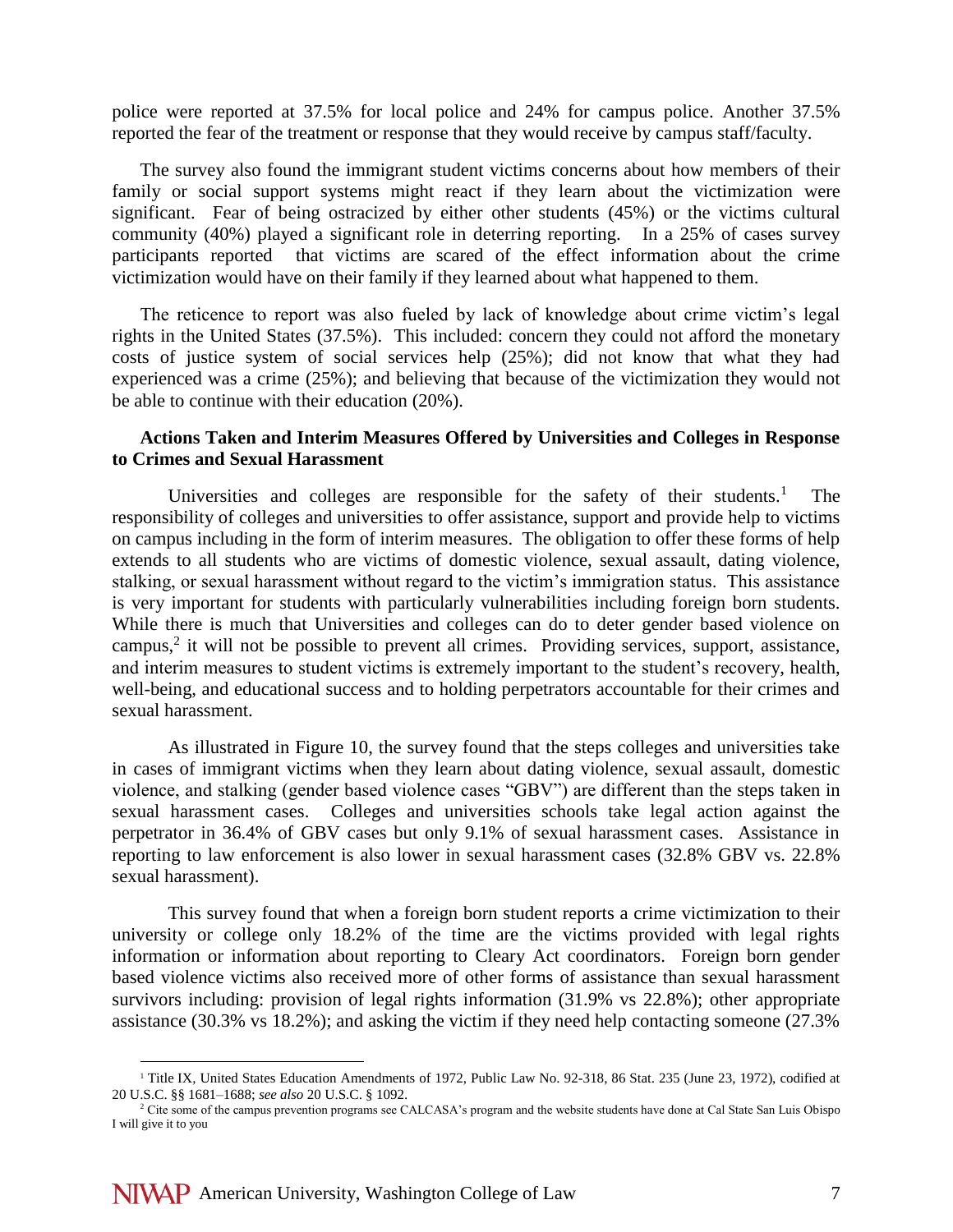vs 0%). These differences extend to educational awareness programs that reach foreign born students about rights and help available to victims of GBV crimes and sexual harassment (27.3% vs 9.1%).

The actions taken by colleges and universities in cases of foreign born victims of sexual assault, dating violence, stalking and domestic violence were: helping victims obtain victim services including from advocacy organizations (54.5%); reporting to Title IX coordinators and local police (45.5%); and providing victim information on Cleary Act and college/university determines whether to pursue legal action against the perpetrator (36.4%)

| <b>Actions taken by the college or</b><br>university when a foreign born<br>students reports a crime (n=92) | Sexual assualt,<br><b>DV/dating</b><br>violence, stalking | <b>Sexual Harassment</b> | <b>Overall</b> |
|-------------------------------------------------------------------------------------------------------------|-----------------------------------------------------------|--------------------------|----------------|
| Obtain appropriate assistance from victim/survivor<br>services                                              | 54.5%                                                     | 27.3%                    | 40.9%          |
| Inform the victim of the help available from victim<br>advocacy organizations                               | 54.5%                                                     | 9.1%                     | 31.8%          |
| Urge and assist the victim in reporting the crime to<br>the local police                                    | 45.5%                                                     | 36.4%                    | 40.9%          |
| Urge and assist the victim in reporting the crime to<br>campus Title IX coordinators                        | 45.5%                                                     | 27.3%                    | 36.4%          |
| Provide the victim legal rights information about<br>the victim's rights under the Clery Act                | 36.4%                                                     | 27.3%                    | 31.8%          |
| The university or college determines whether it<br>will pursue legal action against perpetrator             | 36.4%                                                     | 9.1%                     | 22.7%          |
| Urge and assist the victim in reporting the crime to<br>local victim/survivor services                      | 27.3%                                                     | 27.3%                    | 27.3%          |
| Provide the victim legal rights information about<br>the victim's rights under Title IX                     | 27.3%                                                     | 27.3%                    | 27.3%          |
| Urge and assist the victim in reporting the crime to<br>the campus police                                   | 27.3%                                                     | 9.1%                     | 18.2%          |
| Obtain appropriate assistance from mental health<br>professionals                                           | 27.3%                                                     | 9.1%                     | 18.2%          |
| Provide educational program(s) to bring awareness                                                           | 27.3%                                                     | 9.1%                     | 18.2%          |
| Ask the victim if there is someone that could be<br>contacted to assist the victim                          | 27.3%                                                     | 0.0%                     | 13.6%          |
| Urge and assist the victim in reporting the crime to<br><b>Clery Act coordinators</b>                       | 18.2%                                                     | 18.2%                    | 18.2%          |
| Provide the victim legal rights information about<br>immigration relief available to crime victims          | 18.2%                                                     | 18.2%                    | 18.2%          |
| Obtain appropriate assistance from medical<br>professionals                                                 | 9.1%                                                      | 0.0%                     | 4.5%           |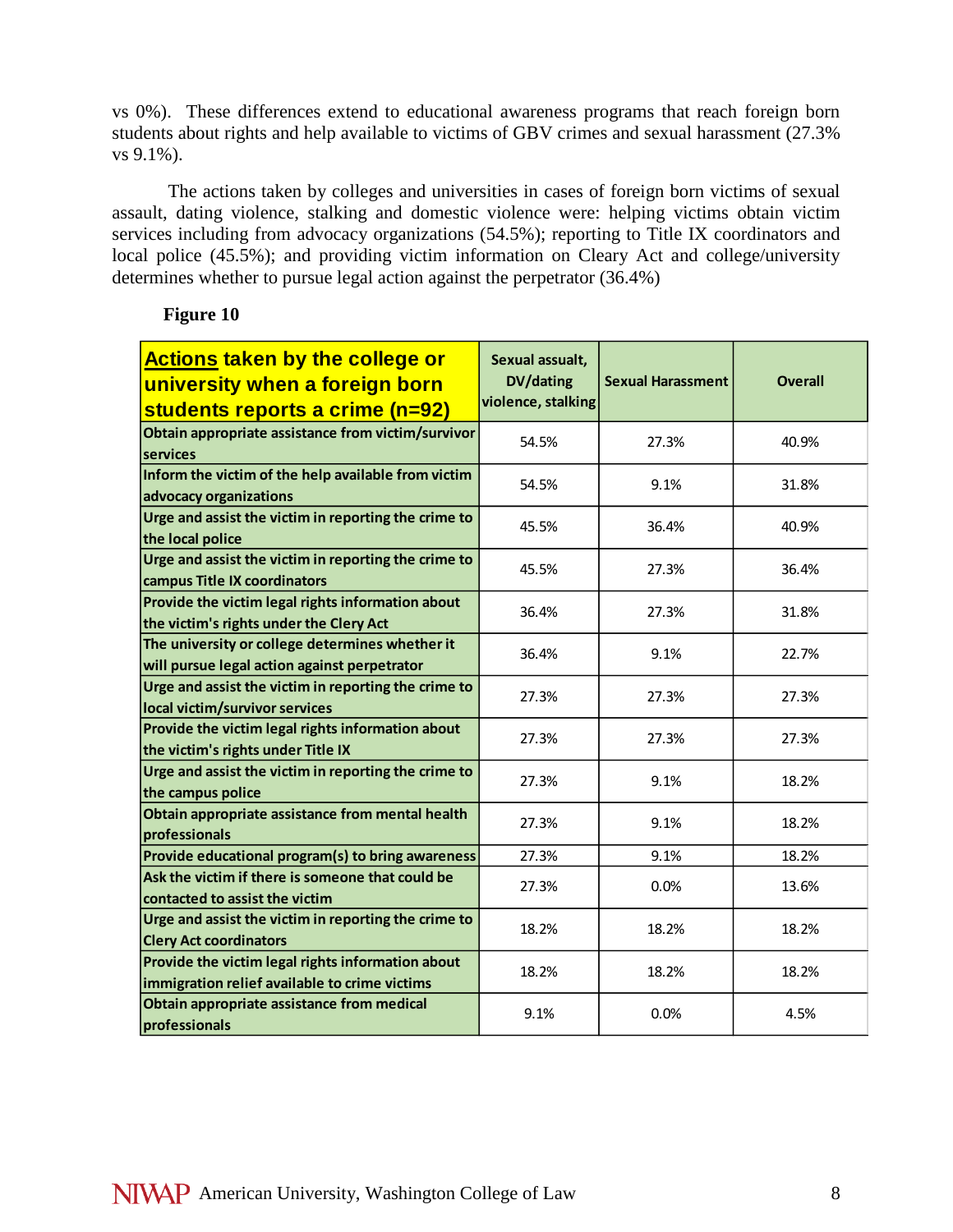A key focus of the NIWAP survey was to learn about the types of interim measures foreign born student victims needed and were being offered by universities and colleges when students were victims of dating violence, sexual assault, stalking, domestic violence and sexual harassment. Figure 11 features interim measures that are offered to students under Title IX. Schools must provide these measures as necessary. The primary interim measures offered to foreign born students by their university or colleges are academic accommodations and access/referrals to medical and mental health services. Academic accommodations such as tutoring, exam changes, and class transfers are offered by half of higher educational institutes. Foreign born student victims are also commonly offered changes in campus housing/campus employment and security escorts and increased police presence are interim measures.

| Interim measures taken by your college<br>or university when a foreign born                                                                              | Sexual assualt,<br>DV/dating violence, | <b>Sexual Harassment</b> | <b>Overall</b> |
|----------------------------------------------------------------------------------------------------------------------------------------------------------|----------------------------------------|--------------------------|----------------|
|                                                                                                                                                          | stalking                               |                          |                |
| students reports a crime (n=115)                                                                                                                         |                                        |                          |                |
| Access to counseling services on campus and assistance in<br>setting up an initial counseling appointment                                                | 66.7%                                  | 55.6%                    | 61.1%          |
| Changes or rescheduling an exam                                                                                                                          | 55.6%                                  | 55.6%                    | 55.6%          |
| More time to complete class projects, assignments, final                                                                                                 |                                        |                          |                |
| papers, homework                                                                                                                                         | 55.6%                                  | 55.6%                    | 55.6%          |
| Referrals to medical and mental health services off campus                                                                                               | 55.6%                                  | 33.3%                    | 27.8%          |
| On-campus medical and mental health services                                                                                                             | 44.4%                                  | 55.6%                    | 55.6%          |
| Changes to classes or transfer to other sections of the class                                                                                            | 44.4%                                  | 55.6%                    | 50.0%          |
| Arranging for incomplete, a leave of absence or withdrawal<br>from campus                                                                                | 44.4%                                  | 33.3%                    | 38.9%          |
| <b>Academic accommodations (tutoring)</b>                                                                                                                | 33.3%                                  | 33.3%                    | 33.3%          |
| Changes in campus employment and/or changes to work<br>schedules                                                                                         | 33.3%                                  | 33.3%                    | 33.3%          |
| <b>Security escorts</b>                                                                                                                                  | 33.3%                                  | 22.2%                    | 27.8%          |
| Changes in campus housing and/or dining locations                                                                                                        | 33.3%                                  | 22.2%                    | 27.8%          |
| Provide victims with information about the Clery Act                                                                                                     | 22.2%                                  | 33.3%                    | 27.8%          |
| <b>Referrals for legal assistance</b>                                                                                                                    | 22.2%                                  | 22.2%                    | 22.2%          |
| Provide victims with information about Title IX                                                                                                          | 22.2%                                  | 22.2%                    | 22.2%          |
| Preserving eligibility for academic, athletic or other scholarships,<br>financial aid, internships, study abroad or foreign students visas               | 22.2%                                  | 22.2%                    | 22.2%          |
| <b>Increased campus police patrol</b>                                                                                                                    | 22.2%                                  | 11.1%                    | 16.7%          |
| Informing victims about and assisting them with the process<br>of filing a formal complaint regarding their victimization with<br>the university/college | 11.1%                                  | 44.4%                    | 27.8%          |
| Transportation accommodations (e.g. to court, hospital, counseling<br>sessions, meetings with police, meetings with prosecutors)                         | 11.1%                                  | 11.1%                    | 11.1%          |
| Informing victims about their legal rights to file claims with<br>the DOE                                                                                | 0.0%                                   | 0.0%                     | 0.0%           |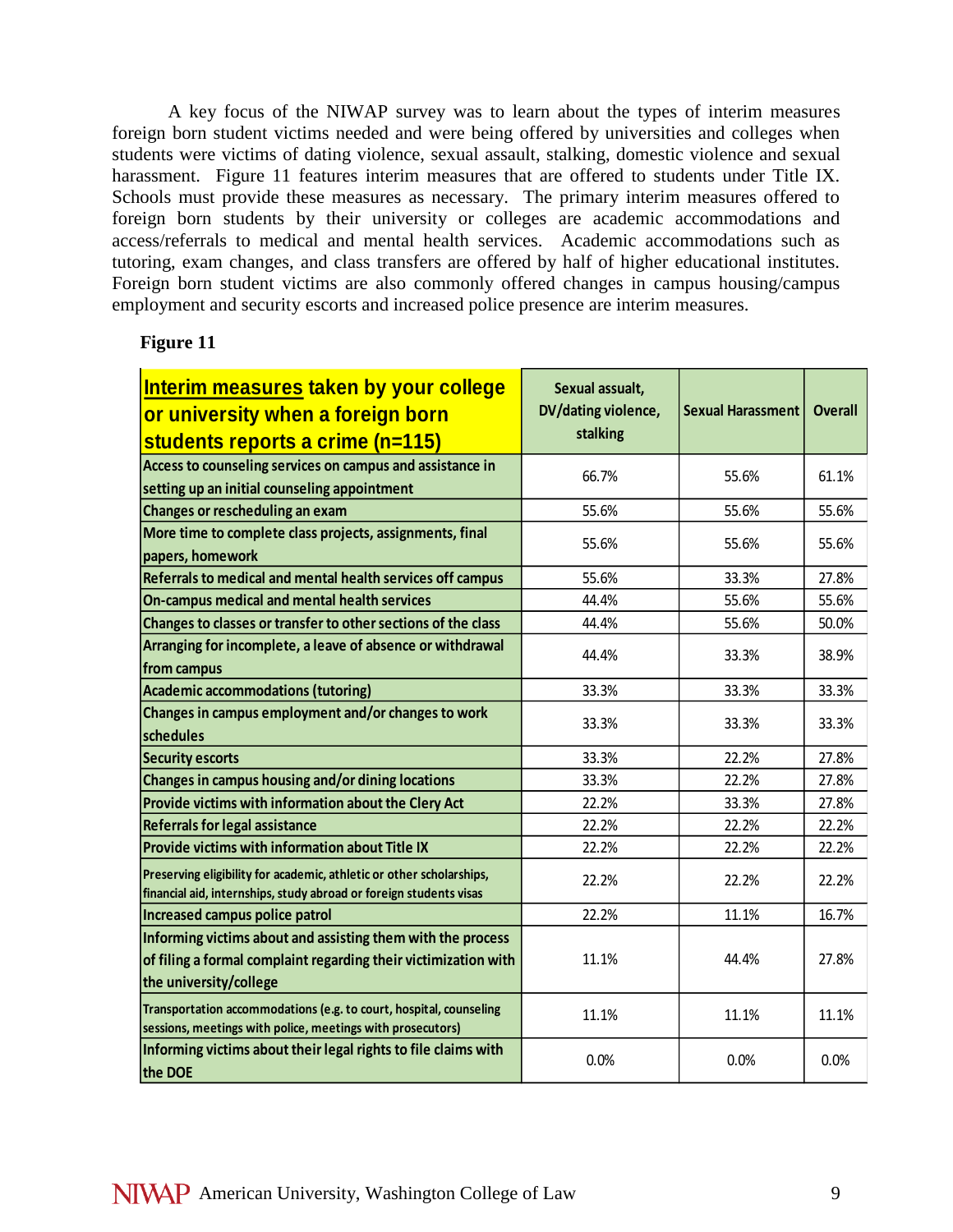The majority of interim measures offered most foreign born student victims included provision of counseling (66.7% =GBV; 55.6% sexual harassment) and mental health services (44.5% GBV; 55.6% sexual harassment) and help rescheduling exams (55.6%), more time to complete school work (55.6%) and transfer to other sections or classes (44.5% GBV; 55.6% sexual harassment).

Not many universities and colleges (11.1%) offer transportation assistance to foreign born students. This can be detrimental for those that live in rural areas that do not have public transport which leaves these students having to find their own way to court, counseling sessions, meetings with police, etc. Surprisingly, universities/colleges offer more assistance with filing formal complaints for victims of sexual harassment (44.4%) than victims of sexual assault, dating/domestic violence, and stalking (11.1%).

Notably, 38.9% of foreign born student victims of GBV crimes or sexual harassment were offered options of arranging for incomplete classes, taking leaves of absence from school or withdrawing from the college or university. For foreign born students with J, F or M visas dropping out of school could result in cancellation of their student visa and taking time off from school requires obtaining permission for the reduced course load or time off from the United States Citizenship and Immigration Services. It is important that university officials be aware of the risks for student visa holders of these interim measures. These measures can be very beneficial in providing student visa holders the time they need to heal following crime victimization. However, they must be paired with safety planning, looking carefully at the student visa holder's history of time off from school and should be offered in combination with informing victims of their legal rights as crime victims to apply for U visa protections in addition to their student visa. Therefore, universities and colleges need to ensure its foreign born students that coming forward and reporting crimes will not jeopardize their enrollment or immigration status.

Virtually all foreign born students who suffer crimes of domestic violence, sexual assault, stalking and many instances of dating violence will qualify for immigration protections as a result of the victimization occurring on campus, off campus and/or prior to becoming a college/university student. The two programs foreign born students on campus will be most likely to qualify for are the U visa program that offers protection to immigrant crime victims and the Violence Against Women Act based forms of immigration relief that help victims of spouse and child abuse perpetrated by U.S. citizen and lawful permanent resident parents or spouses.

Colleges and universities can play a significant role in informing all foreign born students about crime victim related legal options and should be routinely providing this legal rights information to all foreign born students, particularly those students reporting crime victimization.<sup>3</sup> Campus staff responsible for Title IX and Cleary Act implementation, campus health care, counselors, police, faculty and staff should be actively ensuring that foreign born students we are crime victims learn about VAWA and U visa immigration relief. Both forms of immigration relief can provide a path to legal permanent residency and ultimately citizenship for foreign born students with student visas (F, J, or M); with Deferred Action for Childhood Arrivals (DACA) and for students who are undocumented.

 $\overline{a}$ 

<sup>&</sup>lt;sup>3</sup> *See* Information on the Legal Rights Available to Immigrant Victims of Domestic Violence in the United States and Facts about Immigrating on a Marriage-Based Visa, USICS, available at Immigrating on a Marriage-Based Visa, USICS, available at https://www.uscis.gov/sites/default/files/USCIS/Humanitarian/Battered%20Spouse,%20Children%20&%20Parents/IMBRA%20Pamphlet%20Fi nal%2001-07-2011%20for%20Web%20Posting.pdf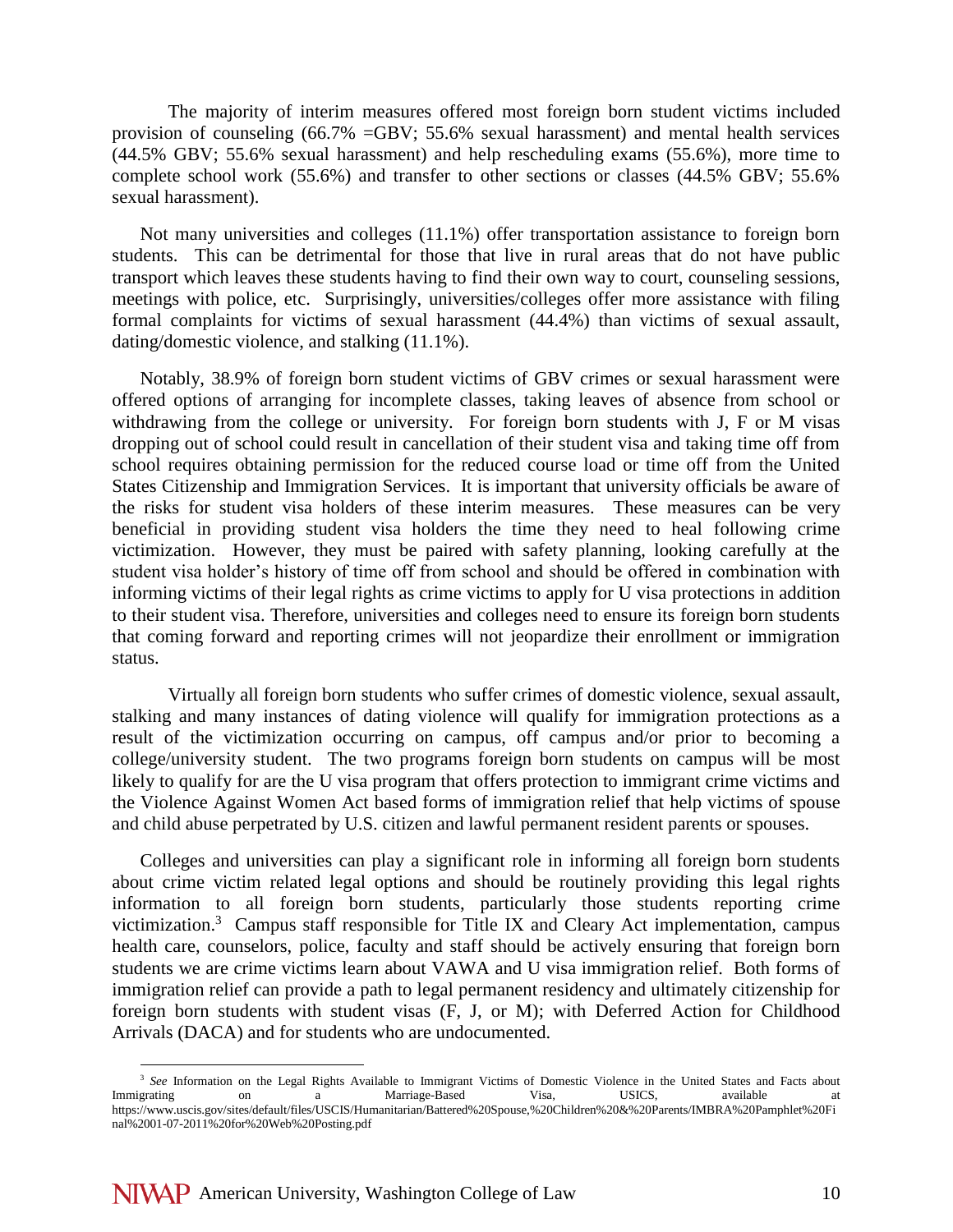Additionally, foreign born students who are victims of both gender based crimes and sexual harassment should be screened to learn about any crime victimization they may have suffered before becoming a student. Some students may be eligible for protection under the VAWA selfpetitioning program if they or their parent suffered battering or extreme cruelty perpetrated by a U.S. citizen or lawful permanent resident spouse, parent or step-parent. If a student's mother was abused and the student is under the age of 21 the student can be included in their mother's self-petition. VAWA self-petitioners become eligible for FAFSA within 3 months of filing a valid VAWA self-petition. Similarly, foreign born student victims who suffered or whose parent suffered crime victimization may be eligible to file for U visa protection based on abuse suffered before arriving at the university. Under 21-year-old children can be included in their abused parent's applications for a U visa.

Providing legal information as well as legal assistance referrals however, was not found by the survey to be common practice. NIWAP survey revealed, that few foreign born student victims are being provided legal rights information (27.8% of sexual harassment survivors and 22.2% of GBV crime survivors) and legal assistance referrals are offered in less than a quarter of the cases.



#### **Figure 12**

Most referrals are made to victim advocacy organizations (80%) when a crime has been reported to a college or university. Referrals to local law enforcement are common (70%) as are referrals to local victim services organizations (60%). Less than third are referred to mental health professionals (20%) and medical professionals (30%). Only 10% are referred to an immigrant community based organization.

#### **Reporting of Crime Victimization by Foreign Born and Immigrant Students Victims**

The survey also sought to learn to which groups foreign born students were most likely to disclose crime vicitmization and sexual harassment.As highlighted in a previous section immigrant victims of crime can be hesitant in reporting their experience. However, there are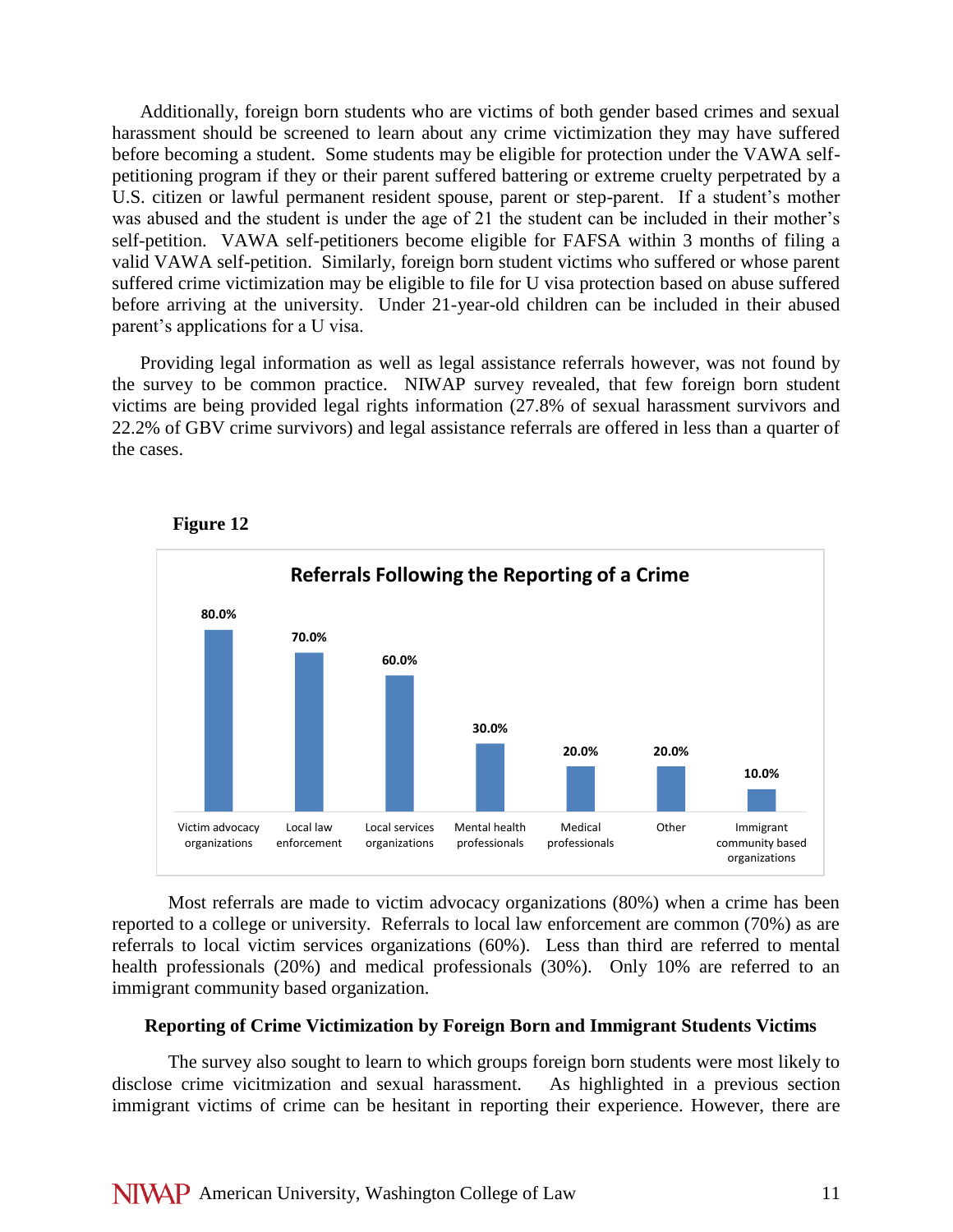certain individuals and groups that they are more willing to report their victimization to. As Figure 12 highlights, to whom victims are most likely report having been a victim of criminal activity. Although reporting was generally low, immigrant victims were most likely to report vicitimization to other students (63.6%); to campus staff, administrators and campus police (54.5%) and to faculty (45.5%). Immigrant student victims are he least likely to report crime victimization and sexual assault to student organizations, and campus healthcare providers (36.4%) and to campus faith communities (27.3%).





In light of this survey's findings about the extent to which foreign born students who are victimized turn to campus officials to report victimization, it is important that campus officials and programs are able to provide language access to immigrant student victims whose first language is not English. Although many students on campus will be learning English and taking classes in English, reporting crime victimization is traumatic and victims will be able to communicate most effectively with campus administrators and law enforcement about the abuse in their primary language. The quality of the information communicated will be improved and the experience will be less traumatic for victims if they help from qualified interpreters in reporting the abuse, discussing their medical conditions, and communicating the mental health impact of the victimization. They will also be more effective in reporting their needs for services and support in their native language. Agencies responding to the survey reported on their experience with foreign born student victims receiving assistance from qualified interpreters in their communications with campus officials, campus programs and law enforcement.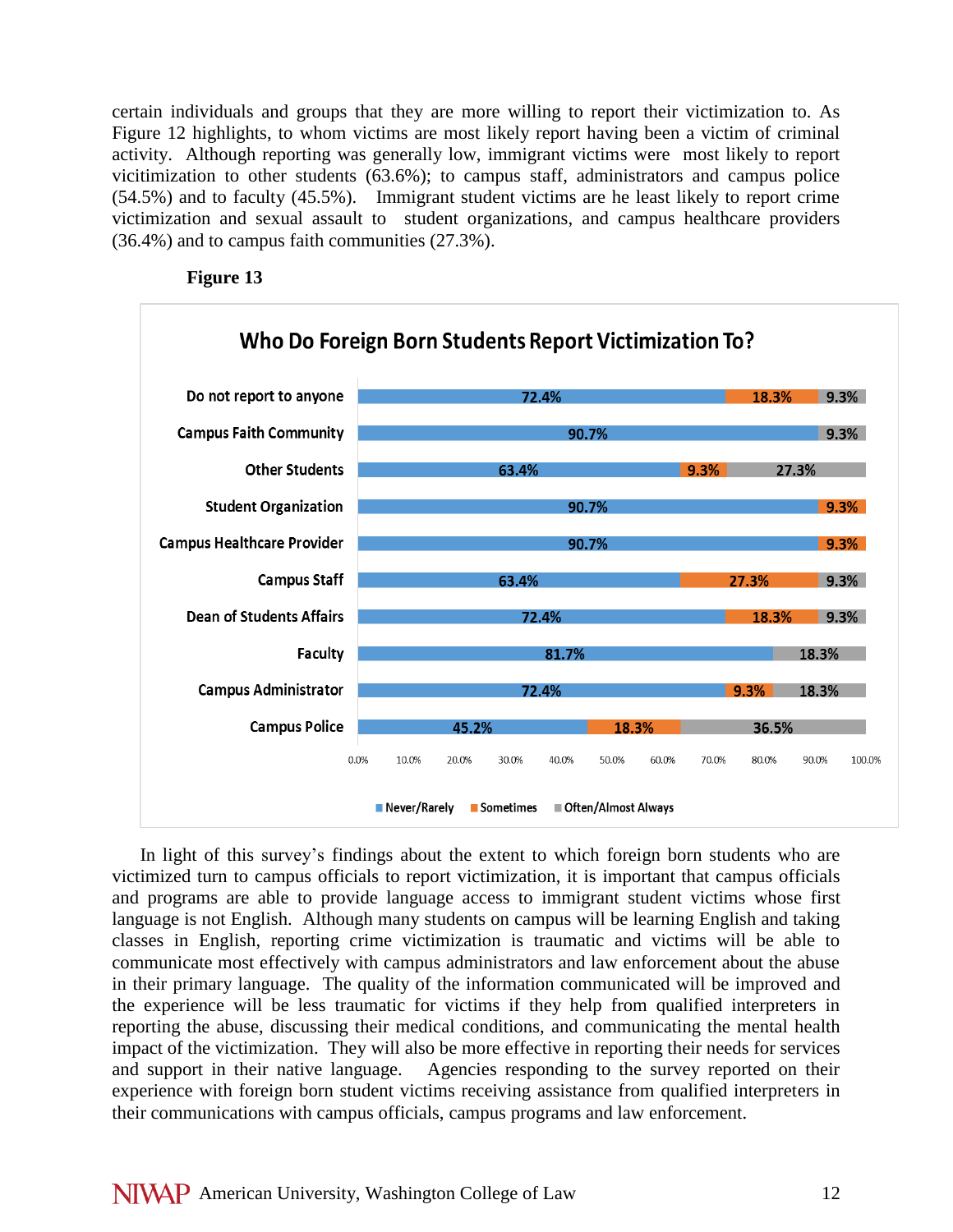The *programs most likely to provide qualified interpreters* for foreign born students reporting on, seeking assistance, and interim measures due to victimization are: progams that work with undocumented students (22% often; 22% sometimes); campus administrators and campus police (10% almost always) and campus programs that work with foreign students and campus staff (10% often).

The NIWAP survey found that in cases of foreign born student victims qualified interpreters were provided to assist victims in reporting abuse and seeking services most oftern rately or never by: campus health care and faculty (90%); campus staff and administrators (70%); local police (63.7%); campus police and campus programs working with foreign students (60%) and campus programs working with undocumented students (55.6%).

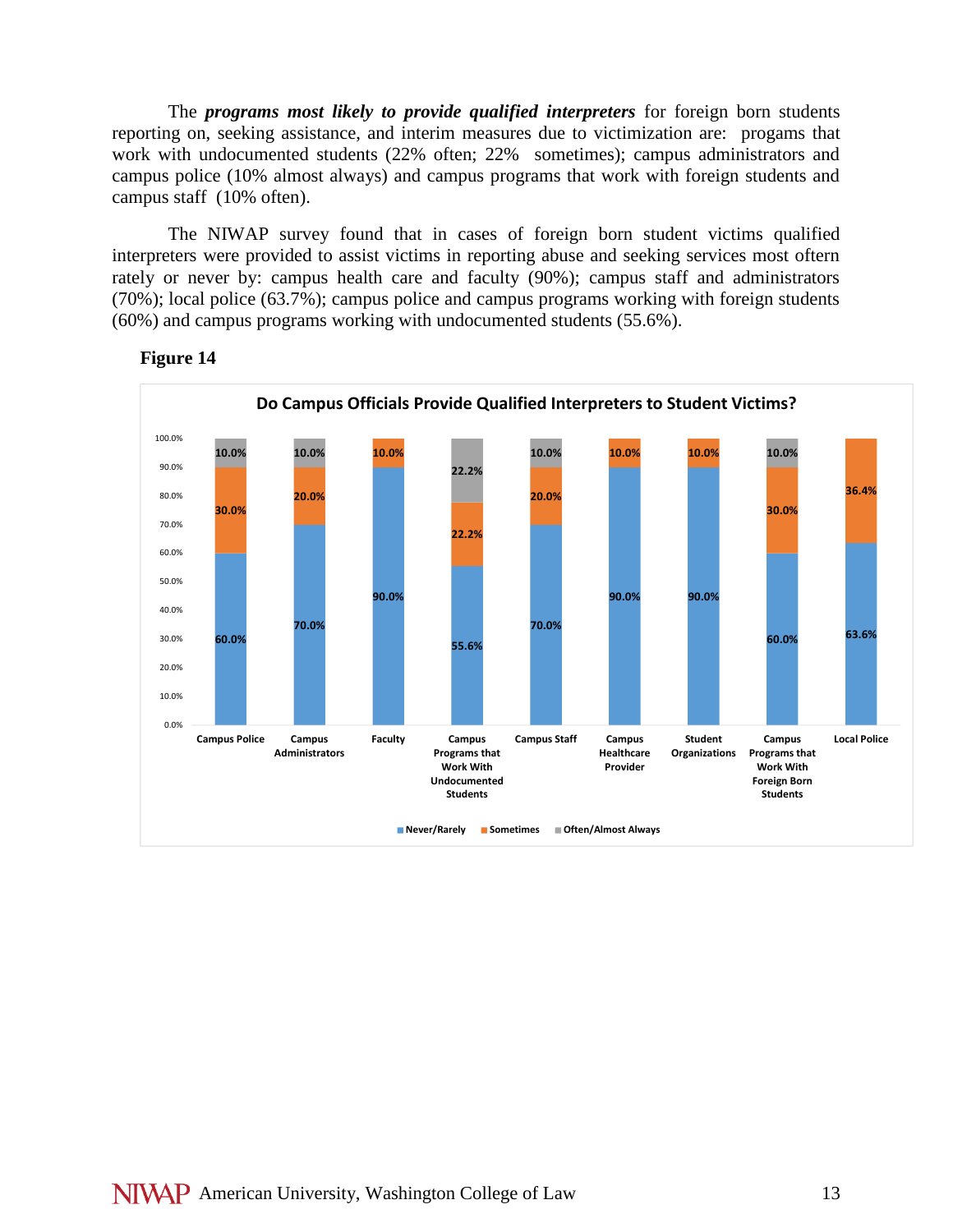**Frequency with Which University Officials Inform Foreign Born Student Victims about Crime Victim Related Forms of Immigration Relief**





It is important to note that no participants said that universities responded with often or always in this survey.

# **Roles of Campus and Local Polices in Cases of Foreign Student Victims**

Campus and local police have important roles to play when college and university students become victims of domestic violence, dating violence, stalking, or sexual assault. This role is equally important when the victimized student is an immigrant. Local and campus law enforcement officers are key first responders called to help when crimes occur and have an important opportunity to inform victims of their legal rights and refer victims for victim, legal, healthcare and social services. For this reason, we asked agencies working with foreign born students to report about the roles campus and local law enforcement agencies played in the cases of the immigrant student victims the agencies responding to the survey had assisted.